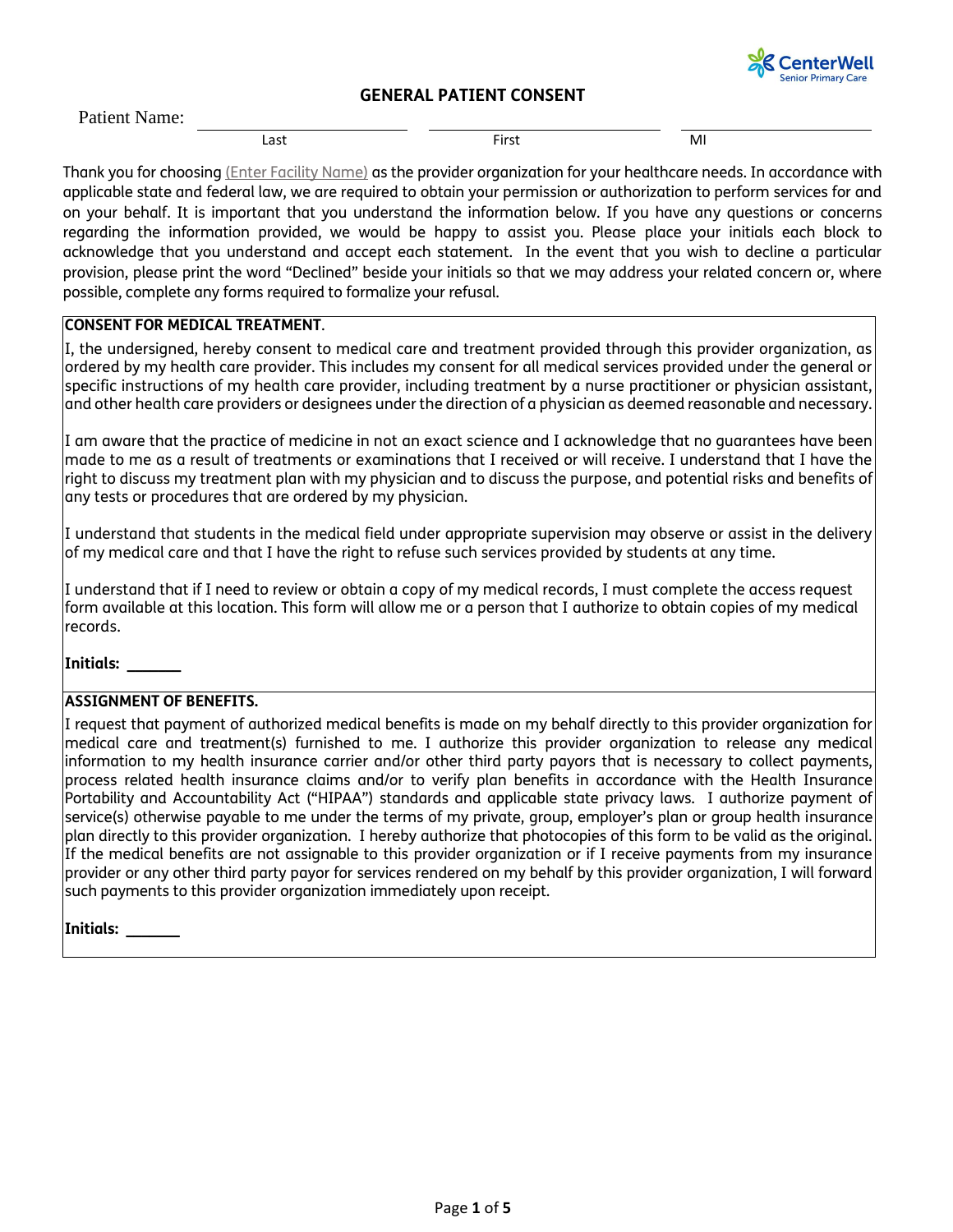

Patient Name:

Last **Example 18** Contract First **Contract Contract Contract Contract Contract Contract Contract Contract Contract Contract Contract Contract Contract Contract Contract Contract Contract Contract Contract Contract Contract** 

### **PAYMENT OF SERVICES**.

I agree to pay for services that are not covered or covered charges not paid in full including, but not limited to, any co-payment, co-insurance and/or deductible, or charges that are not covered by my insurance provider or other third party payor. I agree to be responsible for all reasonable attorneys' fees and collection costs resulting from my failure to pay any fees or amounts for which I am financially responsible.

I agree that in order for this provider organization and its collection agents to service my account or to collect any amounts I may owe, the provider organization and its collection agents may contact me by telephone at any telephone number, including my cellular telephone number, that I have provided to the provider organization and/or at any telephone number that its collection agents have obtained or, at any telephone number forwarded or transferred from any such telephone number, regarding the services rendered, or my related financial obligations. Methods of contact may include using pre-recorded/artificial voice messages and/or use of an automatic dialing device, as applicable. If applicable, data charges and rates from my cellular carrier may apply.

**Initials: \_\_\_\_\_**

## **NOTICE OF PRIVACY PRACTICES.**

I understand that my protected health information may be used and disclosed without my authorization to allow for treatment, payment, and health care operations as described in the Notice of Privacy Practices. I acknowledge and agree that I have received a copy of the Notice of Privacy Practices. I understand that the Notice of Privacy Practices may be updated periodically and that a copy of the updated Notice of Privacy Practices will be provided to me upon request.

**Initials: \_\_\_\_\_**

#### **SENSITIVE INFORMATION.**

I understand that, unless I have requested restrictions in writing, the type of information that this provider organization may release to third parties may include certain sensitive medical records including, but not limited to, records regarding psychological treatment, Acquired Immunodeficiency Syndrome (AIDS), Human Immunodeficiency Virus (HIV) infections, developmental disabilities, alcoholism, or drug dependence during any period of care and treatment. A form to request restriction of this type of information is available at this location.

**Initials: \_\_\_\_\_**

#### **CONSENT TO OBTAIN EXTERNAL PRESCRIPTION HISTORY.**

I understand that it may be necessary for this provider organization and its health care providers to obtain information regarding prescribed medications that I am currently taking or have taken in the past for medical care and treatment purposes. I hereby authorize this provider organization and the health care providers to obtain and review my external prescription history from my current and former medical care providers, pharmacies, and drug monitoring agency.

This consent helps to facilitate accurate and efficient treatment with minimal inconvenience to you.

**Initials: \_\_\_\_\_**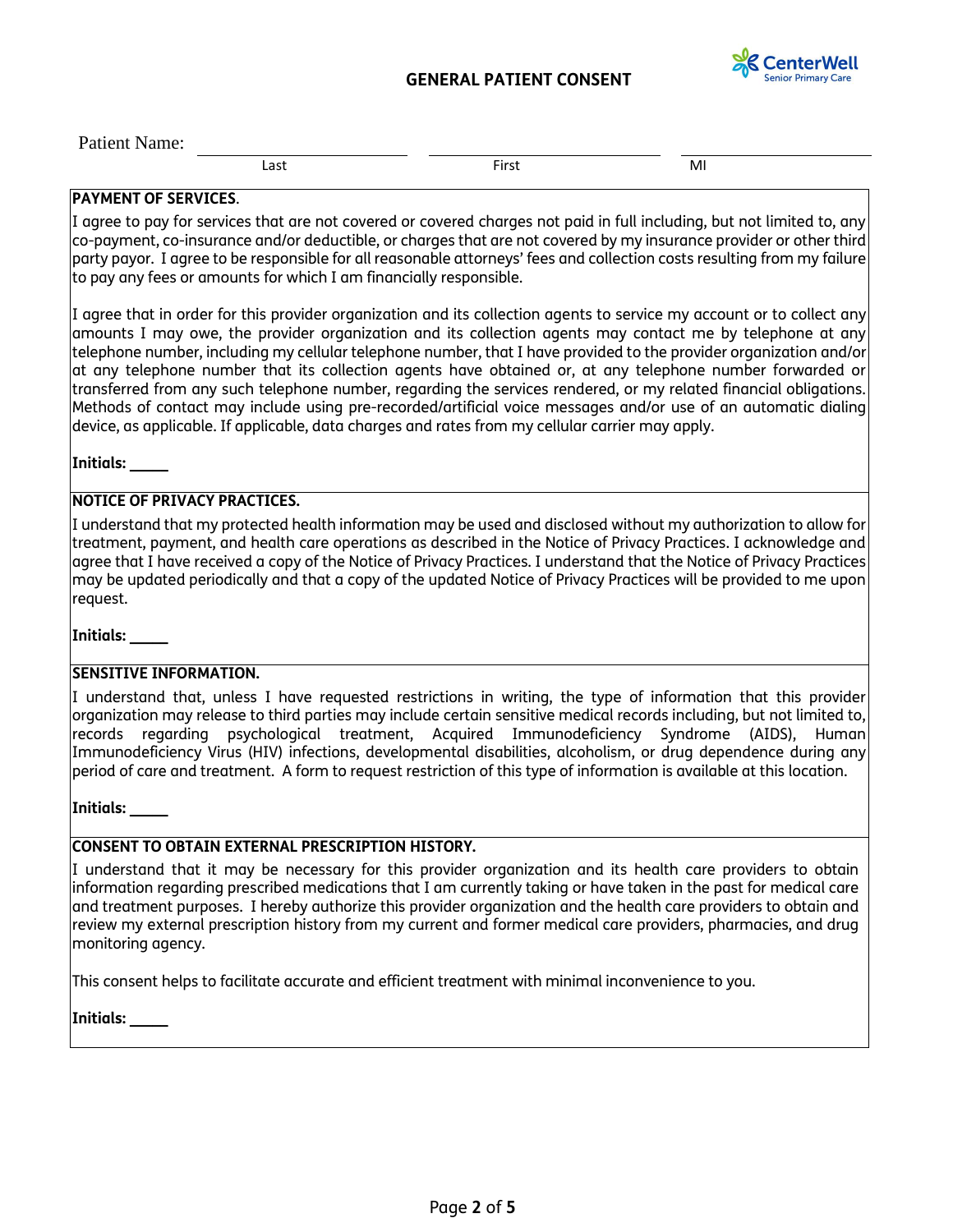

Patient Name:

Last **Example 18** Contract First **Contract Contract Contract Contract Contract Contract Contract Contract Contract Contract Contract Contract Contract Contract Contract Contract Contract Contract Contract Contract Contract** 

### **TELEMEDICINE AND TELEHEALTH.**

I understand that telemedicine or telehealth involves the use of secure interactive videoconferencing equipment and devices that enable a physician licensed by the state where my clinic is located, or a health care professional acting under the delegation and supervision of a physician licensed by the state where my clinic is located, to deliver heath care services to patients when located at different sites. Such health care services may include, without limitation, assessment, diagnosis, consultation, treatment, and monitoring of a patient at a separate location and the transfer of medical data, each as permitted by applicable law. All electronic transmission of data will be restricted to authorized recipients in compliance with the HIPAA and applicable state privacy laws.

I understand that there are risks and benefits of using telemedicine or telehealth services. Some of the benefits include easier access to medical care and avoiding the need to travel to the health care provider. Some of the risks associated with the use of telemedicine or telehealth services include, without limitation, loss of records from failure of electronic equipment, power failure with loss of communication and invasion of electronic records from outsiders (hackers). In addition, signs and symptoms that may be detected during an in-person physical examination may not be detected through telemedicine. I understand that I have the option of seeing the health care provider face to face instead of participating in telemedicine or telehealth. I acknowledge the risks and benefits of using telemedicine and telehealth services and hereby consent to use of telemedicine and/or telehealth to perform medical treatment and services. I understand that I have the right to refuse to participate in a telemedicine visit or telehealth services and that my refusal will be documented in my medical records. I also understand that my refusal will not affect my right to future medical care or treatment by the provider organization.

I understand that certain in-home technology that I may select for use in my home, for example Amazon's Alexa and certain "smart" televisions, may have the capacity to "listen in" to activity in my home, including interactions during inhome health care visits. I understand and agree that I am solely responsible for configuring such equipment to ensure the privacy of communications with health care providers during any in-home visits or telemedicine appointments.

**Initials: \_\_\_\_\_**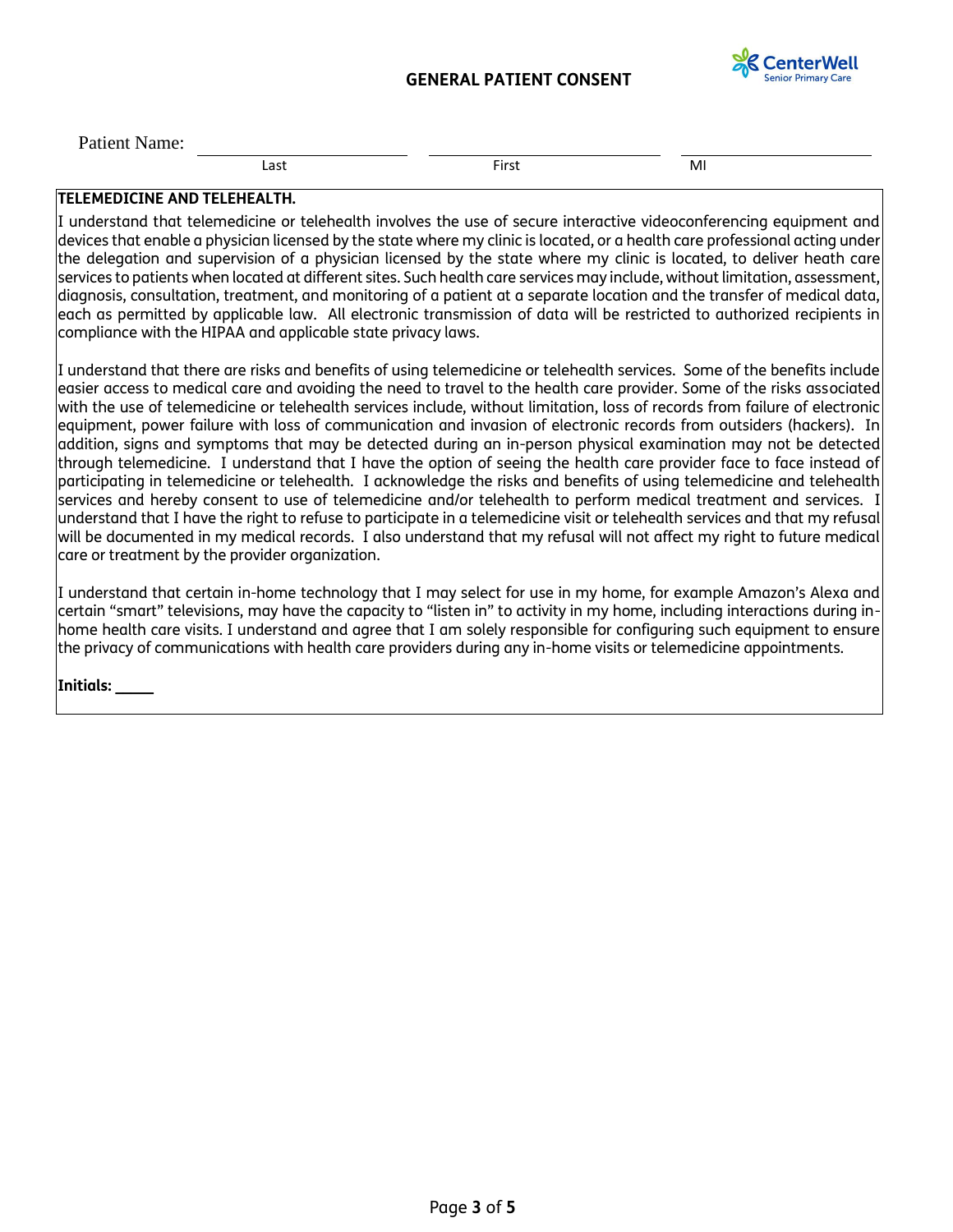

Last **Example 18** Contract First **Contract Contract Contract Contract Contract Contract Contract Contract Contract Contract Contract Contract Contract Contract Contract Contract Contract Contract Contract Contract Contract** 

# **CONSENT TO TELEPHONE CALLS (INCLUDING CALLS TO MOBILE PHONE), EMAILS, TEXT MESSAGES.**

I understand that by providing a telephone number or email address, I am giving this provider organization and its agents the permission to contact me (including via autodialed calls, pre-recorded messages and text messages) regarding appointment reminders and general health reminders. I understand that this consent to receive emails and/or text messages will apply to all future appointment reminders/feedback/health information unless I request a change in writing. I also acknowledge this means of communication is not considered secure for the transmission of private information. If applicable, data charges and rates from my cellular carrier may apply.

I also understand that I may receive calls, emails and text messages regarding services, billing matters or activities ("Other Communications") provided by or on behalf of this provider organization and its affiliates, agents, and independent contractors. I hereby agree and authorize this provider organization and its affiliates, agents, and independent contractors to contact me via telephone calls, emails and text messages for marketing purposes. If applicable, data charges and rates from my cellular carrier may apply. Further, I understand that I may, at any time, opt out of receiving Other Communications by following the opt out directions that accompany the Other Communications or by revoking entirely the authorization to send me Other Communications by notifying the provider organization in writing. I also acknowledge this means of communication is not considered secure for the transmission of private information.

#### **Initials: \_\_\_\_\_**

#### **CONSENT FOR COORDINATION OF CARE BY COMMUNITY BASED ORGANIZATIONS**.

I agree to allow this provider organization to coordinate my care with community based organizations ("CBOs") that provide social services throughout the community that may assist in meeting my healthcare needs. I realize that there are instances where I may need these social services as part of my treatment and care. I have the right to refuse the coordination of social services at any time.

#### **Initials: \_\_\_\_\_\_\_**

#### **ADVANCE DIRECTIVES.**

I understand that I have a right to prepare advance directives (medical decision-making tools that can assist me to communicate my wishes regarding my medical care and treatment if I am unable to communicate with my health care providers or family members.) I understand that I may provide this provider organization with a copy of appropriately completed and signed advanced directives.

**Initials: \_\_\_\_\_**

**By signing below, you indicate that you agree to provide the consents and authorizations described above and that each consent and authorization will remain fully effective until it is revoked in writing.**

| Signature of Patient or Legal Guardian    | Date                                                |  |
|-------------------------------------------|-----------------------------------------------------|--|
| Printed Name of Patient or Legal Guardian | Relationship to Patient if Signed by Legal Guardian |  |